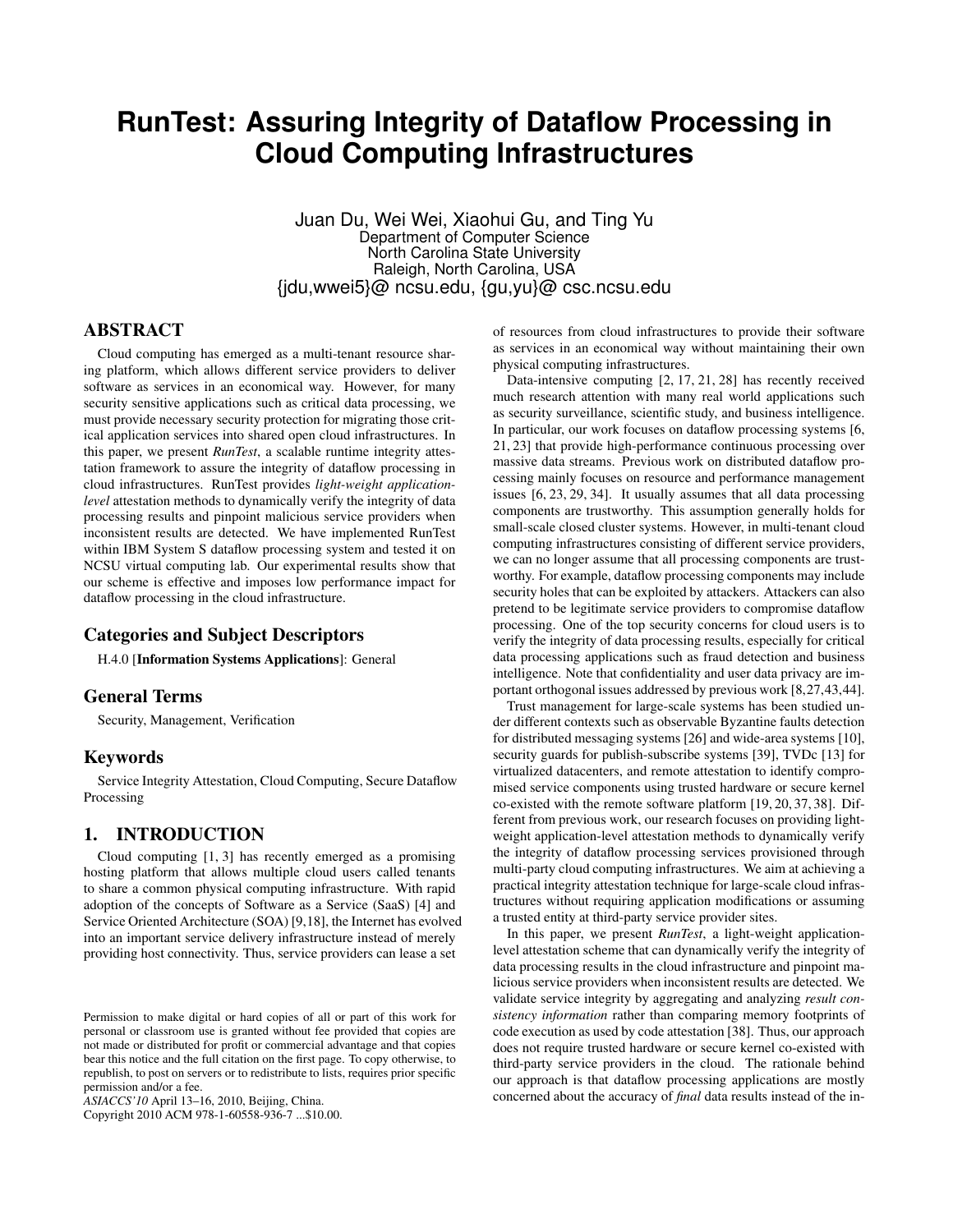tegrity of the code execution. One advantage of our approach is that we can easily provide *runtime continuous integrity attestation* that is highly desired by dataflow processing applications. Different from traditional consensus-based Byzantine fault detection schemes [32, 40], our approach does not rely on full time majority voting on all service nodes, which falls short for cloud infrastructures in terms of scalability. In contrast, our scheme leverages the unique features of dataflow processing to perform *randomized attestation* using a small subset of input data tuples over different subsets of cloud nodes. To the best of our knowledge, our work makes the first attempt to provide efficient runtime integrity attestation scheme for dataflow processing in the cloud infrastructure. Specifically, this paper makes the following contributions:

- We provide a new runtime service integrity attestation scheme that employs a novel *attestation graph model* to capture attestation results among different cloud nodes. We design a clique based attestation graph analysis algorithm to pinpoint malicious service providers and recognize colluding attack patterns. Our scheme can achieve runtime integrity attestation for cloud dataflow processing services using a small number of attestation data.
- We have implemented the RunTest system within IBM System S dataflow processing system [21] and tested it on NCSU virtual computing lab (VCL) [5], a production virtual cloud infrastructure. The prototype implementation indicates that our scheme can be easily integrated into cloud dataflow processing system.
- We have conducted both analytical study and experimental evaluation to quantify the performance of the RunTest system. Our analytical study and experiment results show that RunTest can ensure the integrity of dataflow processing while imposing low performance overhead.

The rest of the paper is organized as follows. Section 2 gives a brief background about cloud computing and dataflow processing service model followed by the integrity attack model considered by our work. Section 3 presents the design and algorithms of the RunTest system. Section 4 presents the analytical evaluation about the integrity assurance and data result quality achieved by our runtime attestation scheme. Section 5 presents the prototype implementation and experimental results. Section 6 compares our work with related work. Finally, the paper concludes in Section 7.

## 2. PRELIMINARY

In this section, we first give a brief background overview about the cloud computing infrastructure and data-intensive computing applications that can be delivered as services via the cloud infrastructure. We then describe the integrity attack scenarios that are addressed by our work.

#### 2.1 Multi-Tenant Cloud Infrastructures

Cloud infrastructures [1, 3] support *multi-tenant* resource sharing, which allows different cloud users to safely share a common physical infrastructure, illustrated by Figure 1. We use Amazon Elastic Cloud Computing (EC2) [1] as an example to illustrate the basic idea of resource leasing in the cloud computing. In EC2, the cloud system leases several physical hosts running a set of virtual machines (VMs) to each user. The users can run any applications within the VM (e.g., data mining, web services) and will be charged by the exact cloud resources (CPU cycles, disk storage) they use. The benefit of cloud computing is that individual users do



Figure 1: A cloud infrastructure shared by three tenants:  $P_1$ ,  $P_2$ , and  $P_3$ .



Figure 2: Dataflow processing application example.

not need to maintain their own physical infrastructure that is often very costly.

Service oriented architecture [9] (SOA) allows service providers to deliver their software as services. Thus, the cloud infrastructure provides a natural platform for different service providers to deliver their software as services in an economical way. Each service provider  $p_i$  can lease a set of resources from the cloud to deliver its software services. We define a service component  $s_i$  as a selfcontained software unit providing a certain service function  $f_i$  such as data filtering. Each service component can have one or more input ports for receiving input data tuples, denoted by  $d_i$ , and one or more output ports to emit output data tuples. For quality-ofservice (QoS) management, we use a vector  $Q^{s_i} = [q_1^{\dot{s}_i}, ..., q_m^{\dot{s}_i}]$ to characterize the dynamic QoS metrics of the component such as dataflow processing delay and loss rate. There also exist some portal service providers that can aggregate different service components into composite services based on the user's service function requirements [24, 25, 36].

# 2.2 Dataflow Processing in Clouds

Data processing systems (e.g., Google's MapReduce [17], Yahoo's Hadoop [2], IBM System S [21], Microsoft Dryad [28]) have become increasingly popular with applications in many domains such as business intelligence, security surveillance, and scientific computing. In particular, our work focuses on continuous dataflow processing applications [21, 23], which supports high performance in-memory data processing. For example, Figure 2 shows an example of dataflow processing application. The application reads data from NOAA (the National Oceanic and Atmospheric Administration) that reports weather conditions from weather stations throughout the world, and generates the most recent weather information for different locations where the fruit suppliers are located. Produced results will help in making decisions on whether to purchase fruit from a supplier. The raw data tuples are first converted into a set of structured streams of weather conditions information, and then are filtered to keep data only for some specific locations. Then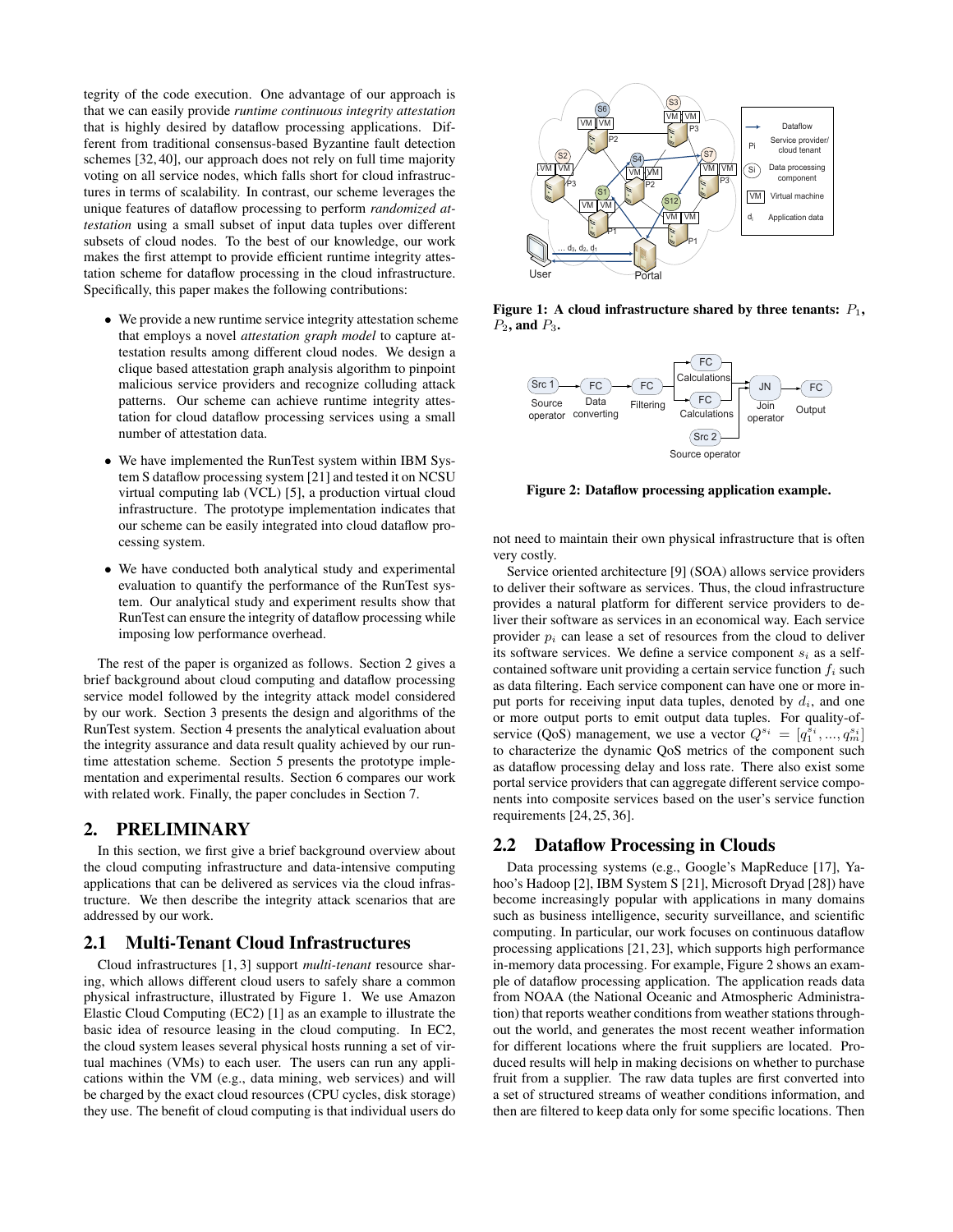the next step is to perform some conversions and calculations on the weather data for different locations respectively. The weather data will then be joined with the supplier location data to generate the required output.

The user can request dataflow processing services from the cloud infrastructure through some portal nodes. A data processing application can be specified using a dataflow template denoting required dataflow processing functions and inter-function dependencies and desired QoS levels. The portal node accepts input data from users and delivers final results to the user. The portal sends *source tuples* received from the user to the first-hop component. Each component emits intermediate result tuples called *derived data*. Finally, the last-hop service component reports the final results to the portal node that forwards the final results to the user.

# 2.3 Attack Model

Malicious attackers can launch security attacks to a cloud infrastructure by pretending to be legitimate service providers or taking control of vulnerable service providers. Our work focuses on detecting integrity attacks to cloud dataflow processing where a malicious (or compromised) service node gives untruthful data processing results. Compared to user data privacy and confidentiality, integrity assurance is the most prevalent, which is needed no matter whether public or private data are processed by the cloud.

We assume that dataflow processing services are input-deterministic, that is, given the same input, a benign node always produces the same output. We also assume data processing services are stateless. Many dataflow processing functions fall into this category, such as selection, filtering, and mapping [2, 21].

Unlike standalone web servers or clusters, cloud infrastructures comprise a large number of distributed service provisioning nodes. We must consider colluding attack scenarios when multiple malicious attackers collude or multiple service sites are simultaneously compromised and controlled by a single malicious attacker. We assume that malicious nodes have no knowledge of other nodes except those they interact with for data receiving and forwarding or their colluding parties. However, attackers can communicate with their colluders in any arbitrary way.

Given a specific data processing function, suppose there are  $w$ malicious service components  $A = \{m_1, m_2, ..., m_w\}$ . For each attacker  $m_i$ , it has a set of colluders, which is a subset of  $A$ , denoted by L. Given an input tuple, if  $m_i$  ( $1 \leq i \leq k$ ) is the first attacker among its colluders to receive this tuple,  $m_i$  has  $b_i$   $(0 < b_i \leq 1)$ probability to misbehave on this tuple. If  $m_i$  is not the first one, it has  $c_i$  ( $0 \leq c_i \leq 1$ ) probability to collude with its colluders by giving the same results with what their colluders have given, and  $1 - c_i$  to behave independently. We define that two malicious components are *non-concluding* if they give *inconsistent* results on the same input. Further, if a malicious service component always gives correct data processing results (i.e., misbehaving probability  $b_i = 0$ , we say that the component's integrity attack fails since the accuracy of data processing results is not impacted. Thus, we can use parameters  $b_i$  and  $c_i$  to represent an attacker's behavior.

Malicious components have various strategies to choose from: they can always misbehave or probabilistically misbehave; they can collude with their colluders in different degrees and in different ways. We characterize all possible attack scenarios using different combinations of parameters  $(b_i, c_i)$  and classify those attacks into five attack patterns.

• Non-Collusion Always Misbehave (NCAM). Malicious components always act independently and always give incorrect results. It corresponds to  $b_i = 1$  and  $c_i = 0$ .

- Non-Collusion Probabilistically Misbehave (NCPM). Malicious components always act independently and give incorrect results probabilistically with probability less than 1. Different malicious components may have different misbehaving probability  $b_i$ . It corresponds to  $0 < b_i < 1$  and  $c_i = 0$ .
- Full Time Full Collusion (FTFC). Malicious components always collude and always give the same incorrect results, corresponding to  $b_i = 1$ , and  $c_i = 1$ .
- Partial Time Full Collusion (PTFC). Malicious components always collude and give the same incorrect results on selected tuples, corresponding to  $0 < b_i < 1$  and  $c_i = 1$ . Malicious components cannot arbitrarily select tuples to misbehave, since they only have a local view and do not know if the selected tuple has already passed through a benign component or not. The composer is bound to detect the existence of malicious behavior if it receives different results for the same tuple. In order to reduce the risk of being detected, malicious components can select tuples to misbehave based on a pre-agreement. For example, colluding malicious components may choose to misbehave if the received tuple has an even number sequence number.
- Partial Time Partial Collusion (PTPC). Malicious components sometimes collude and sometimes act independently. It corresponds to  $0 < b_i < 1$  and  $0 < c_i < 1$ .

# 3. DESIGN AND ALGORITHMS

In this section, we first give an overview of our approach. Then, we describe the integrity attestation graph model that serves as the basis for our integrity attack analysis. We then describe a cliquebased malicious node pinpointing algorithm followed by the attack pattern recognition algorithm for identifying attack colluding behavior in large-scale cloud infrastructures.

# 3.1 Approach Overview

The design objectives of the RunTest system are to identify untruthful dataflow processing results, pinpointing malicious data processing service providers, and detecting colluding attack behavior. To achieve these goals, we propose a new *integrity attestation graph* model to capture aggregated cross-node integrity attestation results, which includes the statistical output consistency/inconsistency information from different dataflow processing nodes. By analyzing the features of weighted attestation graphs, we can comprehensively verify the integrity of different dataflow processing results produced by the cloud infrastructure and pinpoint malicious service nodes in the cloud.

The RunTest system dynamically induces the weighted integrity attestation graph through *randomized data attestation*. When a tuple d first enters the cloud, the portal node first sends the data to a pre-defined dataflow path  $p_1 \rightarrow p_2 \dots \rightarrow p_l$  providing functions  $f_1 \rightarrow f_2 \dots \rightarrow f_l$ . After the portal receives the processing result for d, the portal may decide to perform integrity attestation with a certain probability  $p_u$ . The portal performs integrity attestation by sending a duplicate of  $d$  to an alternative dataflow paths such as  $p'_1 \rightarrow p'_2 ... \rightarrow p'_l$ , where  $p'_i$  provides the same data processing function  $f_i$  as  $p_i$ . The portal may send multiple duplicates of d to perform concurrent attestation. For distributed dataflow processing applications, we verify both intermediate and final processing results to pinpoint malicious processing nodes. In order to achieve non-repudiation, each service provider is required to keep the se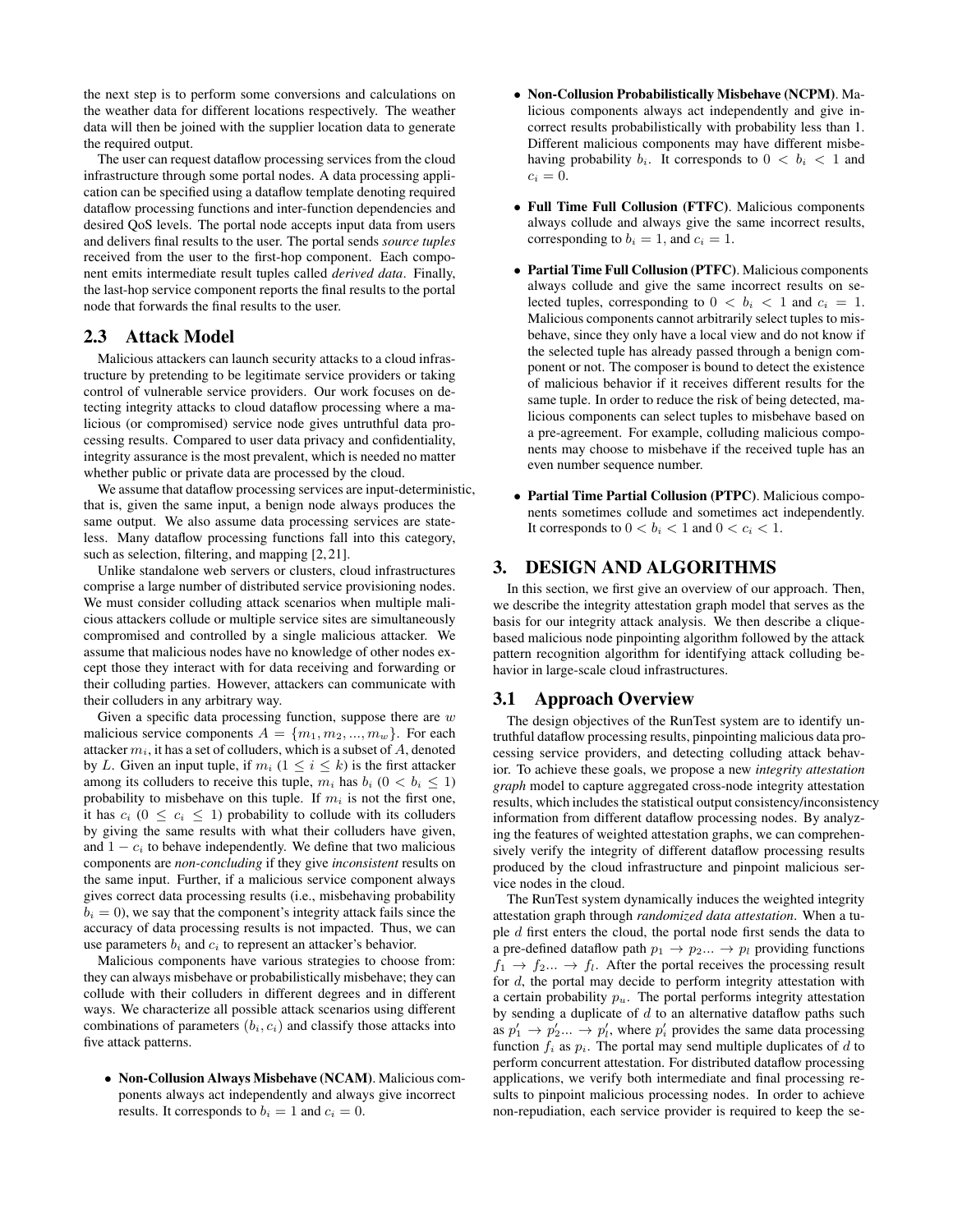cure hash values of its input and output as evidence and sign the hash values with its private key.

We intentionally decouple the normal data processing phase from the attestation phase to prevent malicious attackers from detecting and escaping our attestation scheme. If we send attestation data together with the original data  $d$ , the malicious attacker can decide to cheat when it is sure that no attestation is triggered for  $d$  or when all attestation data are sent to its colluders. As a result, as long as the attestation is not employed for every tuple all the time, the malicious attackers can compromise the integrity of dataflow processing without being detected. In contrast, under our decoupled attestation scheme, the malicious attackers cannot avoid the risk of being detected when they produce false results on the original data d. Although the decoupled attestation scheme may cause delay in a single tuple processing, we can overlap the attestation and normal processing of consecutive tuples in the dataflow to hide the attestation delay from the cloud user.

After receiving the attestation results, the portal compares each intermediate result between pairs of functionally equivalent nodes  $p_i$  and  $p'_i$ . If  $p_i$  and  $p'_i$  receive the same input data but produce different output results, we say that  $p_i$  and  $p'_i$  are *inconsistent* with regard to function  $f_i$ . Otherwise, we say that  $p_i$  and  $p'_i$  are *consistent* with regard to function  $f_i$ . For each pair, the portal maintains counters of consistencies and inconsistencies in order to compute the weight of the corresponding edge in the attestation graph. The portal updates the counters and the weights each time when it receives attestation data. The attestation graph captures aggregated attestation results over a period of time.

The RunTest system then performs comprehensive analysis over the attestation graphs to pinpoint malicious service providers and identify untruthful results. Particularly, we look for attestation graph patterns (e.g., number of cliques, weights of non-clique edges) to identify malicious service providers and their collusion behavior. Furthermore, our scheme can also give accurate estimation about the quality of data (QoD) provided by the cloud dataflow processing services.

#### 3.2 Integrity Attestation Graph

In order to detect service integrity attack, we employ data attestation on data processing service nodes. In contrast to code attestation schemes (e.g., [22, 37, 41, 42]), which often require special hardware/software to verify the code running on a system, data attestation verifies the integrity of service function by feeding same input data into redundant service nodes and comparing output data. The results of data attestation are in the form of consistency or inconsistency relationships, based on the comparison of output data on the same input data. We use the *integrity attestation graph* to aggregate individual data attestation results. Thus, we can achieve more efficient and scalable attack detection for dataflow processing in large-scale cloud infrastructures. We formally define the integrity attestation graph as follows,

Definition 1: An *Integrity Attestation Graph* is a weighted undirected graph, with all the attested service providers (or cloud nodes) as the vertex set and consistency/inconsistency relationships as the edges. Each edge in the attestation graph is associated with a weight. The *Weight* on an attestation graph edge, denoted as  $w(0 \leq w \leq$ 1), is the fraction of consistent output out of all output data between two service providers given the same input data.

Thus, if  $w = 1$ , it means that the two service providers always agree with each other. If  $w = 0$ , it means the two service providers never agree with each other. In particular, we define consistency pairs and inconsistency pairs as follows,



Figure 3: Dataflow processing application example.



Figure 4: Integrity attestation graph example.

Definition 2: A *Consistency Pair* is a pair of service providers, which always give the same output on the same input data. An *Inconsistency Pair* is a pair of service providers, which give at least one inconsistent output on the same input data. Thus, the edge between a consistency pair has weight  $w = 1$ . The edge between an inconsistency pair has weight  $w < 1$ .

Figure 3 and Figure 4 show an example dataflow application and its corresponding attestation graph. Note that in Figure 3, only a small subset of input data will undergo the attestation process. Each attestation process only involves a subset of service providers. However, over a period of time, all service providers will be attested for at least once. Hence, our scheme can detect malicious attacks to dataflow processing in the cloud without losing scalability. For example, in Figure 3,  $d_1$  is selected for attestation, and the attestation data  $d_1$  is sent to  $p_2$ . Similarly,  $d_3$  is selected for attestation and the attestation data  $d'_3$  is sent to  $p_3$ . Thus,  $p_1$ ,  $p_2$ and  $p_3$  are all attested through different tuples. Figure 4 shows the generated attestation graphs. We use solid lines to represent consistency pairs, and dotted lines for inconsistency pairs in the attestation graph. For function  $f_1$ , the attestation graph contains one consistency pair  $(p_1, p_2)$  as well as two inconsistency pairs  $(p_1, p_3)$ and  $(p_2, p_3)$ . For function  $f_2$ , the attestation graph contains one consistency pair  $(p_4, p_5)$  as well as two inconsistency pairs  $(p_3, p_4)$ and  $(p_3, p_5)$ . Note that service provider  $p_3$  provides both function  $f_1$  and  $f_2$ . We can also generate an integrated attestation graph by combining all per-function attestation graphs, as shown by the rightmost graph. In the rest of the paper, we use attestation graph to refer to per-function attestation graph.

We propose to perform comprehensive analysis over the attestation graph to detect malicious service providers and identify untruthful data processing results. We would like to identify those representative attestation graph features, called *attestation graph motifs*, which can distinguish benign service providers from malicious attackers. Particularly, we observe that any two benign service providers always give the same results for the same input. In the attestation graph, this is expressed by an edge between them with weight one. We further define consistency clique as follows,

Definition 3: A *Consistency Clique* is a complete subgraph of an attestation graph such that 1) it has at least two nodes; 2) the weights of all edges are one (i.e.,  $w = 1$ ); and 3) it is maximal, that is, it is not contained in any other complete subgraph where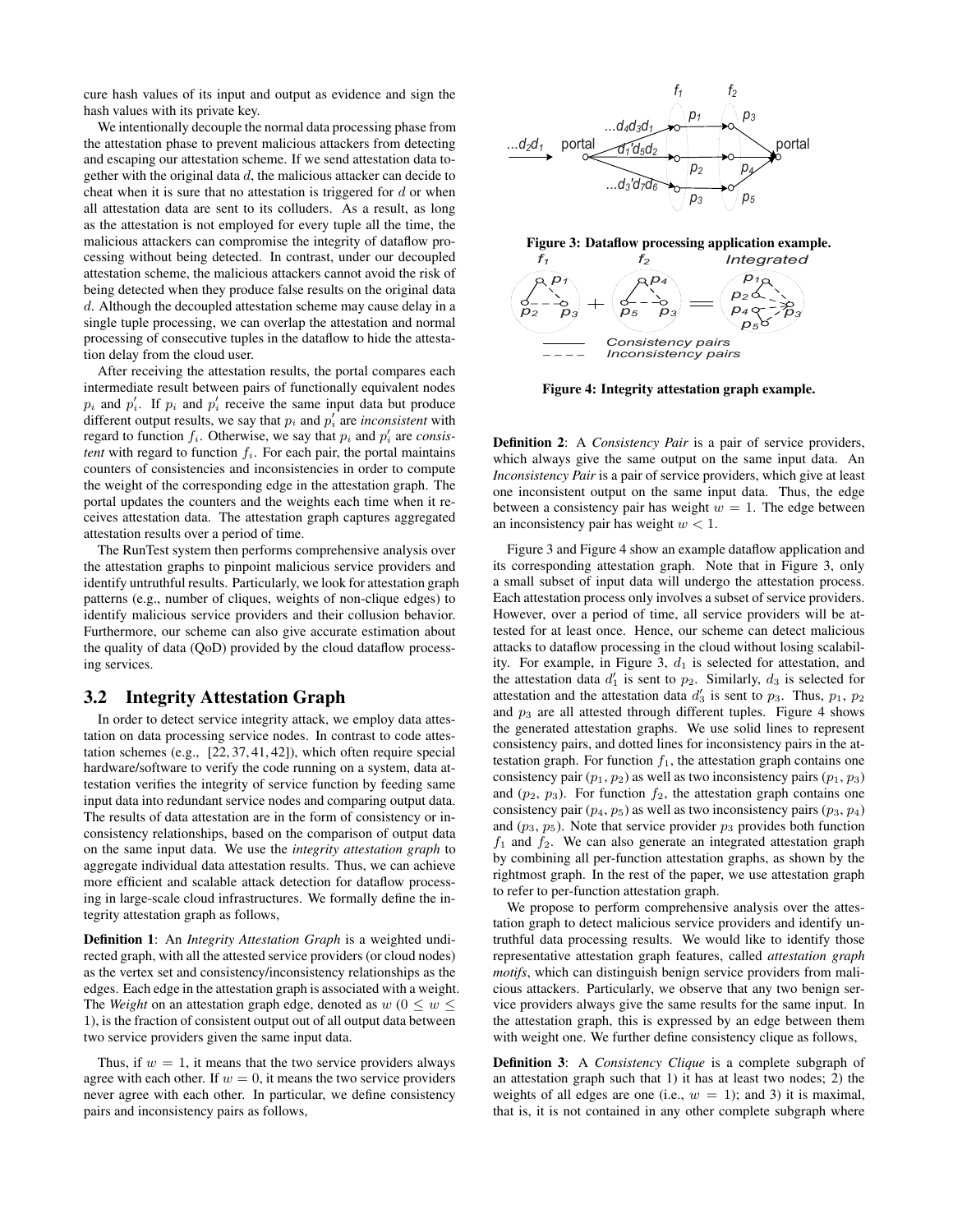the weights of all edges are one.

If all pairs of service providers provisioning a particular data processing function have been attested, we can make the following proposition:

Proposition 1: All benign service providers always form a consistency clique in the integrity attestation graph.

Proof: we prove the above proposition by contradiction. Suppose there is a benign service node  $p_{i+1}$  that is not in the consistency clique formed by other benign service nodes  $p_1, p_2, ..., p_i$ . Then there must be at least one weight 1 edge missing from  $p_{i+1}$  to one of the benign nodes in the clique, say  $p_i$  (1  $\leq j \leq i$ ). Since pair  $(p_{i+1}, p_i)$  has been attested together and they both give correct results, they must have given the same results on all the common tuples. Thus, there should be a solid line edge of weight 1 between them. This contradicts with the previous assumption that there is no weight 1 edge between  $p_{i+1}$  and  $p_i$ .

#### 3.3 Pinpointing Malicious Service Providers

Although our attestation scheme randomly attests a subset of all providers at a time, randomized attestation over a stream of data can cover all service providers over a period of time. In a largescale cloud system, it is reasonable to assume that for any given data processing function, the number of benign providers is larger than that of malicious ones. Suppose there are  $k$  nodes in the attestation graph. Since all benign service providers always form a clique in the attestation graph (Proposition 1), we can claim that, at any time, a benign node must be in at least one clique with size larger than  $k/2$ . Therefore, we can make the following proposition to pinpoint malicious nodes.

Proposition 2: Any node that is outside of all maximal cliques of size larger than  $\lfloor k/2 \rfloor$  in a per-function attestation graph must be a malicious node.

**Proof:** we prove the above proposition by contradiction. Suppose there is a benign node  $p_{i+1}$  that is not in any of the maximal cliques of size larger than  $\lfloor k/2 \rfloor$ . According to Proposition 1, the benign node forms a clique with all other benign nodes. Since the number of benign nodes is larger than  $|k/2|$ , node  $p_{i+1}$  is in a clique of size larger than  $|k/2|$ . So, it is in a maximal clique of size larger than  $\lfloor k/2 \rfloor$ . This contradicts with the assumption.

Initially, all nodes are treated as benign nodes and stay in a single clique. As a malicious node keeps misbehaving, it will produce inconsistent results with that of benign nodes sooner or later through attestation, and thus gets excluded from the clique it stayed before. The malicious node either remains in a downsized clique or becomes an isolated node. When the malicious node is pushed away from any of the cliques with size larger than  $\lfloor k/2 \rfloor$ , it will be pinpointed as malicious. Ultimately, there will be only one clique with size larger than  $\lfloor k/2 \rfloor$  in the per-function integrity attestation graph, which is formed by all benign nodes. This clique is the maximum clique in the attestation graph. All other cliques, if there is any, should have size less than  $\lceil k/2 \rceil$ .

Thus, pinpointing malicious nodes becomes the problem of finding consistency cliques in the attestation graph. We adapt the wellknown Bron-Kerbosch (BK) clique finding algorithm [14, 15, 31] for finding consistency cliques in the attestation graph. We maintain three disjoint sets of nodes R, P, and X:

The set R stands for the currently growing clique, i.e. the set to be extended by a new node or shrunk by one node on traveling along a branch of the backtracking tree, and R is initialized to be  $\emptyset$ ;



Figure 5: An example of finding maximal cliques.

The set P stands for prospective nodes which are connected to all nodes in R and using which R can be expanded, and P is initialized to contain all nodes;

The set X contains nodes already processed, i.e. the nodes that were previously in P and hence all maximal cliques containing them have already been reported, and X is initialized to be  $\emptyset$ . Maintaining the set  $X$  is because  $X$  being empty is one of the conditions to claim the current R contains a maximal clique. If X is not empty, R may be extended by considering nodes in X.

Note that all nodes that are connected to every node of R are either in P or X. The algorithm runs as traversing the recursion tree by moving nodes from P to R and updating the R, P, X sets recursively. A maximal clique is reported when both P and X are empty. The heuristic of the pivot selection is based on the identification and elimination of equal sub-trees appearing in different branches of the recursion tree which lead to the formation of non-maximal cliques.

We use an example to explain the algorithm shown by Figure 5. There are three benign nodes  $\{p_1, p_2, p_3\}$  and two malicious nodes  $\{p_4, p_5\}$  in the attestation graph. Based on our consistency clique definition, we only count consistency links as connections between any two nodes. Initially, the current clique node set  $R = \emptyset$ , and the candidate set  $P = \{p_1, p_2, p_3, p_4, p_5\}$ . We randomly take one of the nodes in  $P$ , say  $p_4$  as the pivot node. Thus, we can move those nodes that are not the neighbors of  $p_4$  from P to R. In this example, we can move the candidate nodes  $p_1, p_2, p_3$  but not  $p_5$ since  $p_5$  is the neighbor of the pivot node  $p_4$ . Suppose we first move  $p_1$  to R. Then,  $R = \{p_1\}$ , and we update the candidate set P to include the nodes that are connected to all node(s) in  $R$ , which should be  $P = \{p_2, p_3\}$ . X is the set containing already processed nodes with regard to the node currently under consideration. So the update of  $X$  is to shrink it so that it only contains nodes that has connections with  $p_1$ . In this case, X is  $\emptyset$  and no need to be shrunk. Next, we use the new  $R, P, X$  in recursion to explore a maximal clique. We move another node  $p_2$  from P to R to expand the clique, then updating R, P, and X into  $R = \{p_1, p_2\}$ ,  $P = \{p_3\}$ , and  $X = \emptyset$ . Similarly, we move  $p_3$  from P to R, and have  $R = \{p_1, p_2, p_3\}$ ,  $P = \emptyset$ , and  $X = \emptyset$ . By now, we have identified a clique  $R = \{p_1, p_2, p_3\}$  since both P and X become empty. After returning from the recursions,  $p_3$ ,  $p_2$ ,  $p_1$  will all be added to X respectively, since they are processed nodes. Note that the usefulness of  $X$  would be clearer when there are other nodes connected to only a part of the currently forming clique, which is not presented in this simple example. Now, we start from a different pivot node, say  $p_1$ . We have  $R = \emptyset$ ,  $P = \{p_1, p_2, p_3, p_4, p_5\}$ ,  $X = \{p_1, p_2, p_3\}$ . We can move those nodes that are not the neighbors of  $p_1$  from P to R, which include  $p_4$  and  $p_5$ . Suppose we first move  $p_4$  to R and then update R, P, and X into  $R = \{p_4\}$ ,  $P = \{p_5\}$ , and  $X = \emptyset$ . Next, we can move  $p_5$  from P to R since it is not the neighbor of the pivot  $p_1$ . Thus, we have  $R = \{p_4, p_5\}$ ,  $P = \emptyset$ , and  $X = \emptyset$ , so that we identify another clique  $\{p_4, p_5\}$ .

Generally, a maximal clique is a complete subgraph that is not contained in any other complete subgraph. Among all cliques, the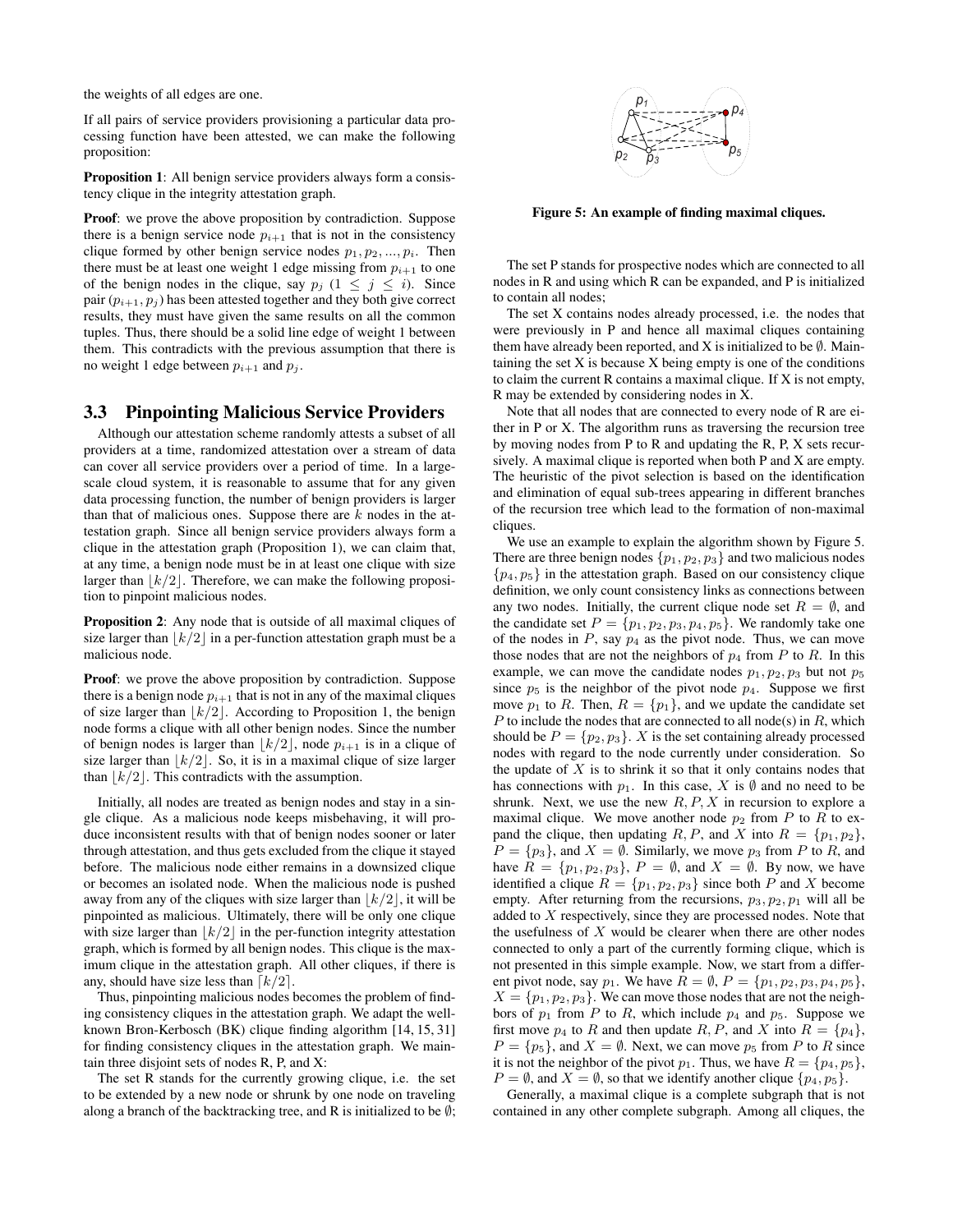

Figure 6: Consistency clique discovery algorithm.

largest one is the maximum clique. The maximum clique problem is one of the canonical NP-complete problems, while the problem of enumerating all cliques in a graph is NP-hard. The complexity of the BK algorithm increases with the number of cliques in the graph. However, in practice, the number of cliques in the attestation graph is very small. Furthermore, in this paper, we add two requirements for cliques: 1) The clique contains at least two nodes; and 2) weights of all edges are one. These two features can help us eliminate some nodes that do not satisfy the criteria in  $O(n + e)$  time, with e being number of edges. Thus, we extend the BK algorithm by first reducing the attestation graph through eliminating a subset of nodes. Nodes without weight 1 edge cannot be in a clique. By going through each node in the graph at the beginning, such type of nodes can be eliminated, and the complexity of the BK algorithm is reduced. Figure 6 shows the pseudo-code of our consistency clique finding algorithm. The algorithm takes the attestation graph  $G$  as input, and returns all maximal cliques.

# 3.4 Identifying Attack Patterns

A large-scale cloud computing infrastructure often consists of many distributed service provisioning nodes. When multiple malicious attackers collude or multiple cloud nodes are compromised and controlled by a single malicious attacker, the cloud infrastructure will be exposed to collusive integrity attacks. Thus, in addition to pinpointing those malicious nodes, it is also important to discover colluding behavior among different nodes, which can assist in cloud security diagnosis. A nice feature of our integrity attestation graph is that it can not only expose malicious nodes but also reveal collusive attack patterns. We summarize the features of the corresponding attestation graphs for each attack pattern, and express them using attestation graph motifs. By the law of large numbers, when enough attestation outputs are observed, the attestation graph motifs of all possible integrity attack patterns can be





Figure 7: Attestation graph motif A.



Figure 8: Attestation graph motif B.



Figure 9: Attestation graph motif C.

Figure 10: Attestation graph motif D.

we begin to analyze attack patterns after we find only one clique of size larger than  $\lfloor k/2 \rfloor$ .

Attestation graph motif A: If malicious nodes are not in collusion and always misbehave, the portal would find different results from different malicious nodes. In the attestation graph, malicious nodes would be isolated nodes in terms of consistency relationship. And in terms of inconsistency relationship, they are the nodes that have the maximal degrees. In other words, the weights on all the edges involving malicious nodes are all zero. Figure 7 shows an example of attestation graph motif A. This scenario corresponds to the Non-Collusion Always Misbehave (NCAM) attack pattern.

Attestation graph motif B: If malicious nodes misbehave probabilistically and independently, they would agree with benign nodes and even well-behaved malicious nodes on some attestation data. This scenario corresponds to the Non-Collusion Probabilistically Misbehave (NCPM) attack pattern. Alternatively, malicious nodes may collude sometimes and act independently for the rest of time, which corresponds to Partial Time Partial Collustion (PTPC) attack pattern. In both cases, the weights on the attestation graph edges involving malicious nodes appear to be randomized. Figure 8 shows an example of the attestation graph motif B.

Attestation graph motif C: If all malicious nodes collude together and always give the same incorrect results, malicious nodes also form a consistency clique among themselves in the attestation graph. However, the weights on the edges involving one malicious node and one benign node are all zero. Figure 9 shows an example the attestation graph motif C. This attestation graph motif can capture the Full Time Full Collusion (FTFC) attack pattern.

Attestation graph motif D: If all malicious nodes collude together but only on selected tuples based on a pre-agreement, malicious nodes also form a clique. Each malicious node connects to benign nodes with the same weight of  $w$ . Figure 10 shows an example attestation graph motif D. This scenario corresponds to the Partial Time Full Collusion (PTFC) attack pattern.

From the attestation graph motifs, it can be observed that different attack patterns can be distinguished according to two criteria: (a) number of cliques; and (b) the weight patterns of non-clique edges. Thus, we can identify attack patterns using the following rules: (1) Depending on number of cliques in an attestation graph,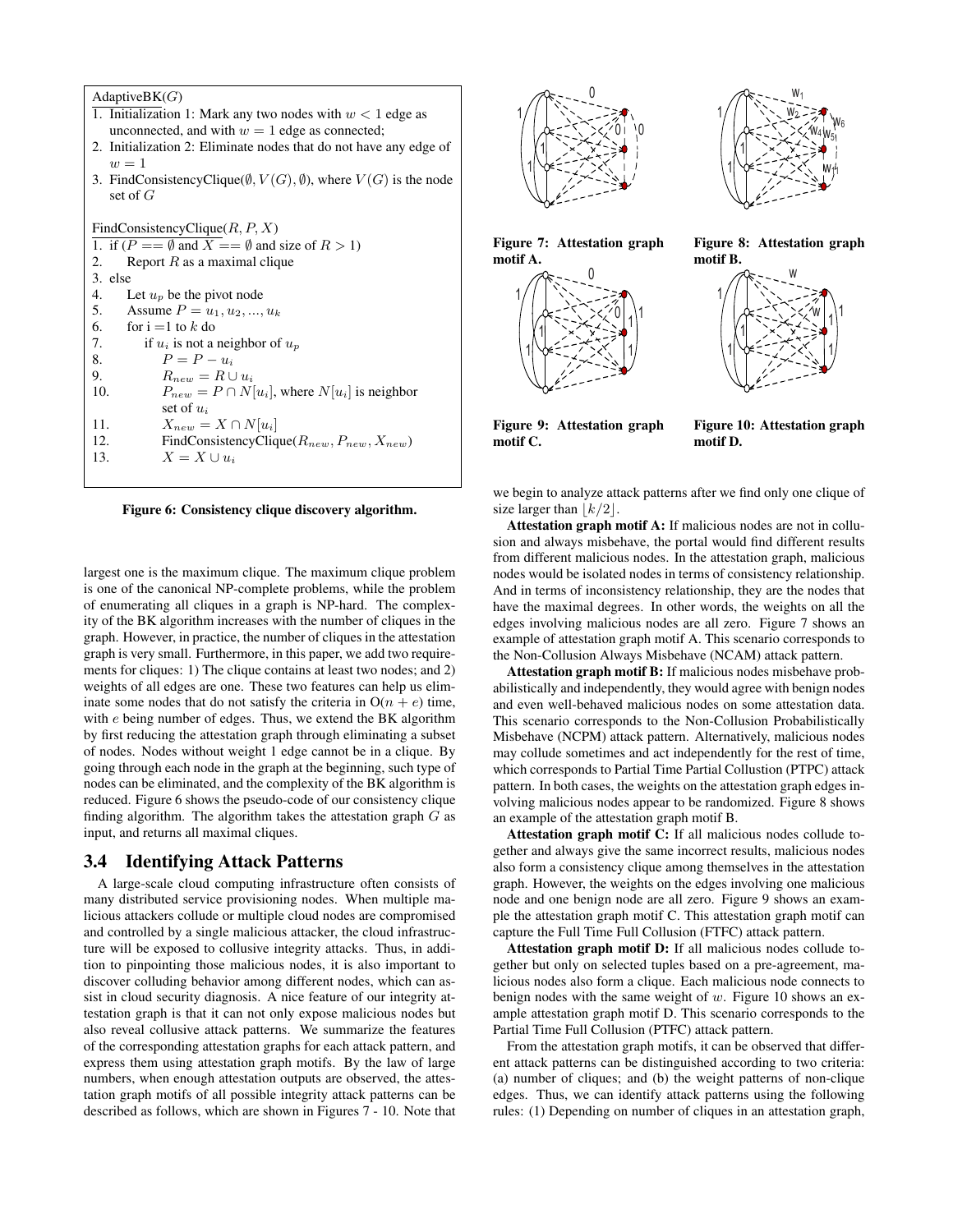$IdentifyMaliciousNodes(G)$ 

- 1. find all maximal cliques  $CL_i$  ( $1 \leq i \leq k$ ) in G using adapted Bron-Kerbosch algorithm with pivot selection 2. in  $CL_i$ , find those maximal cliques with size larger than  $\lfloor k/2 \rfloor$ ,  $CL_b$  ( $b \leq i$ ), where k is the total number of nodes in G
- 3. check all nodes  $Node_j$  in G against nodes in all  $CL_b$
- 4. if  $(Node_j$  is not in any of  $CL_b$ )
- 5.  $Node_j$  is malicious
- 6. if (only one maximal clique in  $CL_b$ , i.e.,the maximum clique) 7. if (numCliques  $== 1$ )
- 
- 8. nodes in the clique is identified as  $N_i$ <br>9. **if** (weights of edges from nodes in  $N_i$ if (weights of edges from nodes in  $N_i$  to rest of nodes not in  $N_i$  are all  $0s$ )
- 10. attack model NCAM
- 11. else
- 12. attack model NCPM or PTPC
- 13. if (numCliques  $>$  2)
- 14. nodes in the maximum clique are  $N_i$ , in the rest cliques are  $N_{1i}$ ,  $N_{2i}$ , ...
- 15. check each clique other than the maximum clique
- 16. **if** (weights from  $N_i$  to any of  $N_{1i}$ ,  $N_{2i}$ , ... are all 0s)
- 17. attack model FTFC
- 18. **else if** (all links between  $N_i$  and  $N_{ji}$  have same weight)
- 19. attack model PTFC

#### Figure 11: Cloud Dataflow Integrity attack detection algorithm.

we can divide the attack patterns into two groups. One group includes NCAM, NCPM, and PTPC, which contains only one clique. And the other group includes FTFC and PTFC. (2) Depending on the weights on non-clique edges, we can further identify individual attack patterns within each group. For example, in the first group, if weights are all zero, the attack can only be NCAM. However, in the second group, if weights are all zero, attack pattern is FTFC. Note that the algorithm cannot distinguish NCPM and PTPC, since their attestation graphs have the same features. This is acceptable because NCPM is a special case of PTPC, where the parameter controlling collusion goes from sometimes to never.

Figure 11 shows the pseudo code of our algorithm to identify attack patterns and malicious service nodes. The algorithm takes the attestation graph  $G$  as input, and outputs suspected malicious nodes. First, the algorithm finds all cliques in the attestation graph using the adapted BK algorithm. Second, it checks nodes against the identified cliques to pinpoint malicious service nodes. Finally, when there is only one clique of size larger than half of the total number of nodes, the algorithm identifies attack patterns. By checking the number of cliques in the attestation graph and the weights on non-clique edges one by one, the algorithm identifies specific attack patterns. Note that the algorithm needs to be started when all pairs of functionally equivalent nodes have been attested in order to assure that all benign nodes have showed up in the maximum clique.

# 4. SECURITY ANALYSIS

## 4.1 Security Properties

Our scheme of pinpointing malicious service providers is based on attestation graph analysis. We claim that the scheme preserves the following properties:

Property 1: No false positive: a benign service provider will not be pinpointed as malicious.

Proof: As proved for our Proposition 2, a benign node always stays in at least one clique of size larger than  $\lfloor k/2 \rfloor$ . Therefore, a benign node will not be treated as malicious since our algorithm only pinpoints a node when the node is outside of any maximal cliques with size larger than  $\lfloor k/2 \rfloor$ .

Property 2: Non-Repudiation: for any pinpointed malicious service provider, the trusted portal node can present evidence to prove it is malicious.

Proof: The data received by the portal contains the signed hash value of intermediate processing results provided by service providers. The portal can present proof that shows the pinpointed node is inconsistent with more than  $|k/2|$  of its functionally equivalent nodes. According to our algorithm, a pinpointed node is not in any of the maximal cliques with size larger than  $\lfloor k/2 \rfloor$ , which means it has inconsistent results with more than  $\lfloor k/2 \rfloor$  nodes. Since the number of malicious nodes is less than or equal to  $\lfloor k/2 \rfloor$ , the pinpointed node must have been inconsistent with a benign node. Thus, it must be malicious.

Note that our scheme has false negative, since the randomized data attestation cannot capture the misbehavior of malicious service providers if they accidentally only misbehave on non-duplicated tuples or all our attestation are conducted on collusive service providers. However, since our scheme ensures that malicious nodes cannot predict when they will be attested, the probability of detecting misbehavior through observing inconsistent data results will increase accordingly as more attestations are performed. Thus, our runtime attestation scheme can eventually identify all misbehaving malicious nodes as data tuples continuously flow into the system.

## 4.2 Data Quality

We define data quality as the percentage of processed data with correct results. Our scheme can detect tampered data results probabilistically and report data quality close to actual data quality.

Suppose the total number of unique data is  $n$ , and the number of tampered unique data is s. Thus, the actual data quality, denoted by  $Q_a$ , equals to  $1 - s/n$ . In contrast, our reported data quality, denoted by  $Q_r$ , can be computed as the percentage of data that we believe has correct results. For non-duplicated data, we count them as non-tampered since we are not sure whether it is tampered. For duplicated data, we also count it as non-tampered if we get consistent results. If we get inconsistent results, we count it as tampered. The expected number of unique data that gets duplicated for attestation is  $np_u$ . We suppose the number of data that gets duplicated but with inconsistent results is c. Thus, the reported data quality becomes  $((n - np_u) + (np_u - c))/n$ , which turns out to be  $1 - c/n$ . That is,

$$
Q_r = 1 - \frac{c}{n} \tag{1}
$$

where  $c$  can be observed and recorded by the portal through data attestation. It can be seen that  $c < s$ . The data quality reporting of our scheme has false negatives but without false positives.

We can introduce auto-correction mechanism to correct tampered data results. By checking visited components against the pinpointed malicious component set, we can either select data result from existing results processed by only benign components or process the data again through only benign components. After pinpointing a malicious component, we can also eliminate it from the system and thus improve data quality extensively.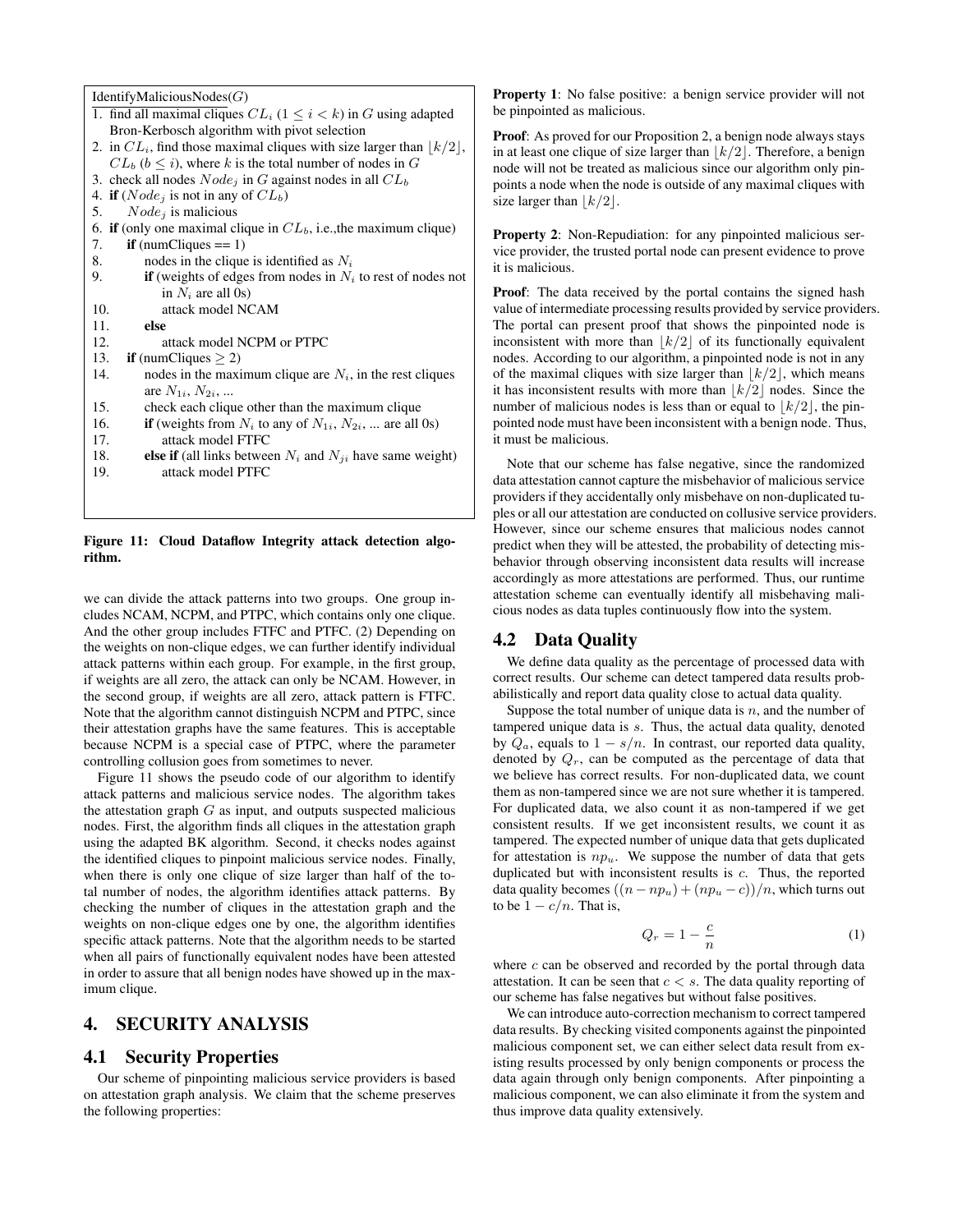# 5. EXPERIMENTAL EVALUATION

# 5.1 System Implementation

We have implemented our runtime integrity attestation scheme in C++ within IBM System S dataflow processing system [21]. The dataflow processing system is a high-performance continuous stream processing platform that can handle high-rate data streams and scale to hundreds of processing components. Our experiment is conducted on NCSU virtual computing lab [5] consisting of several hundreds of blade servers, which provides similar virtual cloud resources as Amazon EC2 [1]. We use about 10 blade servers in our experiments. Each host runs CentOS 5.2 64-bit with Xen 3.0.3 for managing virtual machines.

The dataflow processing application we use is extracted from the sample application, illustrated by Figure 2, provided by the IBM System S dataflow processing system. The application takes real data about weather information as input, performs conversions and calculations on the weather data, and generates the most recent weather information for different fruit suppliers. We perform attestation on three functions. Each function is provisioned by five different service providers. We have a trusted portal node that accepts a stream of application data tuples, launches randomized data attestation, and collects attestation results. For each function, the portal constructs an attestation graph for pinpointing malicious service providers and identifying attack patterns. The input data rate is 100 tuples per second.

For comparison, we have also implemented the common consensusbased integrity verification scheme *full-time majority voting* that employs all functionally redundant service providers all the time to cross validate each other. The scheme determines which service providers are malicious through majority voting. It can detect any service integrity attack behavior immediately when receiving inconsistent results with the assumption that the number of benign service providers is larger than that of malicious ones. Our scheme relies on the same assumption to pinpoint malicious service providers.

We evaluate our scheme using two important metrics: *detection rate* and *attestation overhead*. The detection rate is calculated by the number of pinpointed malicious service providers over the total number of malicious service providers that have misbehaved at least once during one experiment run. The attestation overhead is calculated by the number of duplicated data tuples that are redundantly processed for integrity attestation and the extra dataflow processing time incurred by the integrity attestation.

We evaluate the proposed scheme in three steps: 1) we evaluate the effectiveness of our service integrity verification scheme in terms of detecting malicious service providers under different attack strategies; 2) we investigate the sensitivity of our scheme to system parameter variations; 3) we compare our scheme with the full-time majority voting scheme. We show that our scheme can achieve similar attack detection performance as the full-time majority voting scheme while imposing much lower overhead.

# 5.2 Results and Analysis

We first evaluate the attack detection effectiveness of our scheme. We vary the percentage of malicious service providers from 20% to 40% but guarantee that for each function, the number of benign service providers is larger than that of malicious ones. After the portal receives the processing result of a new data tuple, it randomly decides whether to perform data attestation. Each tuple has 0.2 probability of getting attested (i.e., attestation probability  $p_u = 0.2$ ), and only one attestation data is used (i.e., number of total data copies  $r = 2$ ). Figure 12 through Figure 16 show the detection rate under



Figure 12: Service integrity attack detection rate under non-collusion scenario where  $b_i = 1$  and  $c_i = 0$ .



Figure 13: Service integrity attack detection rate under non-collusion scenario where  $b_i = 0.2$  and  $c_i = 0$ .

different integrity attack scenarios. For each attack scenario, we plot the detection rates in the presence of different percentage of malicious service providers. The X axis shows the number of total attestation data used up to that point. We observe that our scheme can detect all malicious service providers using a small number of attestation data. Generally speaking, we need to use more attestation data to detect all malicious service providers under collusion attack patterns.

For non-collusion attacks, we test  $(b_i = 1, c_i = 0)$  and  $(0 <$  $b_i < 1, c_i = 0$ ) scenarios respectively. Our algorithm can correctly identify  $(b_i = 1, c_i = 0)$  as NCAM attack pattern, and identify  $(0 < b<sub>i</sub> < 1, c<sub>i</sub> = 0)$  as either NCPM or PTPC attack pattern. Note that our algorithm cannot distinguish NCPM and PTPC because they share the same attestation graph motif. Figure 12 is the NCAM scenario, where malicious service providers misbehave all the time and independently. As we can see, the detection rate reaches 100% earlier when there are less malicious service providers. However, the intermediate detection rate depends on the time when malicious service providers begin to misbehave as well as the time that misbehavior is captured through attestation. Figure 13 shows the NCPM scenario, where malicious service providers misbehave independently but probabilistically. They have 0.2 probability of misbehaving on a tuple (misbehaving probability  $b_i = 0.2$ ). Compared with NCAM, the NCPM scenario needs longer time to reach 100% detection rate. This is because malicious service providers misbehave probabilistically, which makes it harder to catch their malicious behavior immediately.

For collusion attacks, we test  $(b_i = 1, c_i = 1)$ ,  $(0 \lt b_i \lt$  $1, c_i = 1$ ), and  $(0 < b_i < 1, 0 < c_i < 1)$  scenarios respectively. Our algorithm correctly identifies ( $b_i = 1, c_i = 1$ ) as FTFC,  $(0 < b_i < 1, c_i = 1)$  as PTFC, and  $(0 < b_i < 1, 0 < c_i < 1)$  as either PTPC or NCPM. Figure 14 shows the FTFC scenario, where all malicious service providers form a group and launch group colluding attacks all the time. They give the same output on a data tuple. Even though our scheme randomly selects service providers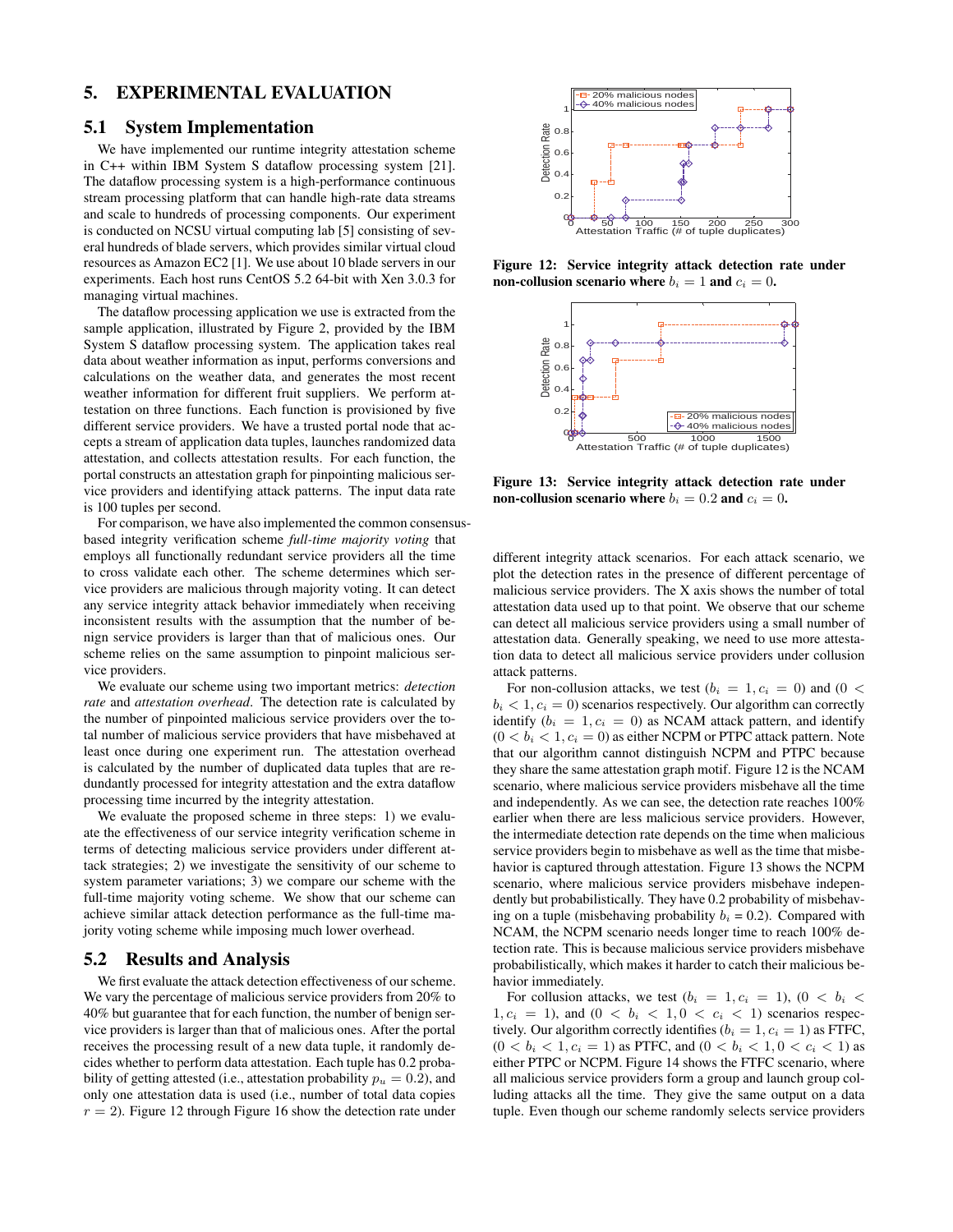

Figure 14: Service integrity attack detection rate under collusion scenario where  $b_i = 1$  and  $c_i = 1$ .



Figure 15: Service integrity attack detection rate under collusion scenario where  $0 < b_i < 1$  and  $c_i = 1$ .



Figure 16: Service integrity attack detection rate under collusion scenario where  $0 < b_i < 1$  and  $0 < c_i < 1$ .

for attestation, it can still achieve 100% detection rate under such colluding attacks. Figure 15 shows a more intelligent attack scenario of PTFC, where all malicious service providers are in collusion and they have pre-agreement specifying on which tuples to misbehave. They only misbehave on tuples with even-numbered sequence number, so  $b_i = 0.5$ . Figure 16 is the PTPC scenario, where attackers may form collusion sometimes and act independently otherwise. In the experiments, each attacker relies on a random number generator to decide whether to collude. And if they collude, they give the same results on the same input data. Our scheme can still capture such attacks and pinpoint malicious service components under such scenario.

Secondly, we investigate the impact of system parameters, such as attestation probability and malicious service providers misbehaving probability, on the effectiveness of our algorithm. We fix the percentage of malicious service providers at 20%. Figure 17 shows the detection rate under different attestation probability in  $(b_i = 1, c_i = 1)$  scenario. By increasing attestation probability, attestation traffic has more opportunities to cover malicious service providers and capture their misbehavior. Thus, our scheme can reach higher detection rate earlier. However, the system overhead, in terms of attestation traffic would increase accordingly since we



Figure 17: Detection rate under different attestation probability in  $(b_i = 1, c_i = 1)$  scenario.



Figure 18: Detection rate under different misbehaving probability in  $(0 < b_i < 1, c_i = 0)$  scenario. (attestation probability  $= 0.2$ )



Figure 19: Computing time of clique discovery algorithm.

duplicate more tuples for attestation. Figure 18 shows the detection rate under different misbehaving probability of malicious service providers in  $(0 \lt b_i \lt 1, c_i = 0)$  scenario. As we can see, the more frequently malicious service providers misbehave, the less attestation traffic and less time we use to detect them. In other words, our scheme forces attackers to slow down and reduce their attacks. Note that even with low misbehaving probability, e.g. 0.2, our scheme can pinpoint those attackers with limited attestation traffic. As long as attackers keep misbehaving, no matter how infrequently, our scheme can detect them eventually.

We also measure the computation time of the clique discovery algorithm. Figure 19 shows the total clique enumeration time of attestation graphs with 1, 2, till 5 cliques. We test it with different number of service providers in the system. It shows that given a small number of cliques, the number of cliques in the graph does not have much impact on clique enumeration time. Even with 100 service providers serving the same function, clique enumeration time measurements are within two milliseconds.

We compare actual data quality with reported data quality to evaluate whether our scheme can accurately capture data quality.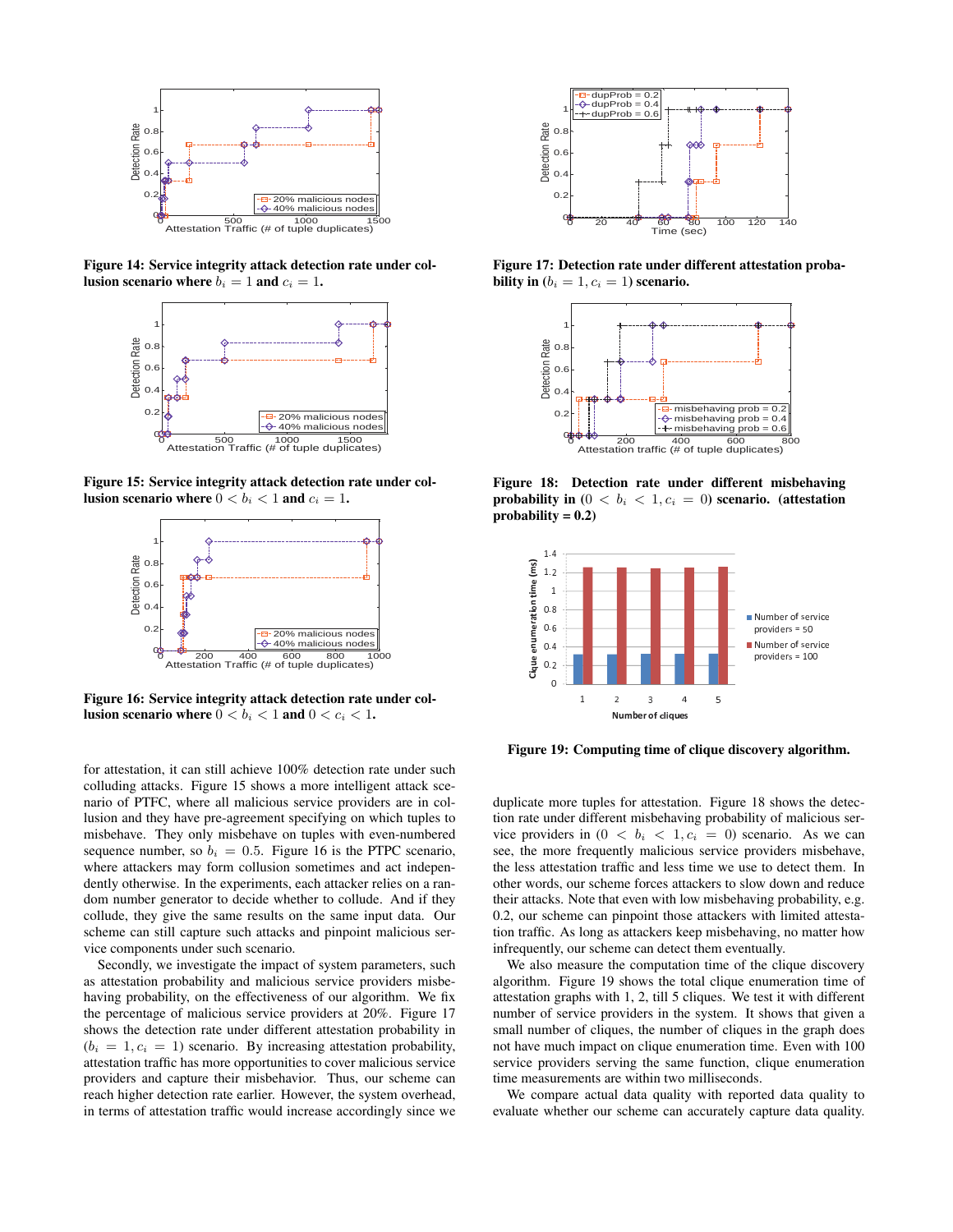

Figure 20: Comparison of actual data quality and reported data quality.



Figure 21: Dataflow processing delay comparison.

Actual data quality is defined as the percentage of processed data with correct results. The reported data quality is calculated using equation 1 by the portal. Figure 20 shows the data quality comparison under different attack patterns. It shows that for each scenario, our scheme can give a very close estimate of actual data quality.

We compare no attestation and with attestation  $(r = 2)$  schemes in terms of the average dataflow processing delay. The delay is measured by the average per-tuple turnaround time (i.e., the duration between the time when the first dataflow tuple enters the system and the time when the last dataflow tuple leaves the system over the total number of tuples processed). Figure 21 shows the comparison in cases of different data rate. We can see that our scheme had little delay overhead compared with the no attestation scheme.

Thirdly, we compare our scheme with a common existing scheme, full-time majority voting. Figure 22 compares the detection time of our scheme with the full-time majority voting scheme in the  $(b<sub>i</sub> = 1, c<sub>i</sub> = 0)$  attack scenario (identified as NCAM). Our scheme was run with different attestation probabilities. Each time, two functionally equivalent service providers are selected, while in the full-time majority voting scheme, it sends duplicated tuples to all the five service components. The full-time majority voting scheme has the shortest detection time. Our scheme can achieve 100% detection with a short delay, which can be shortened by increasing the duplication probability. Note that such a short delay is acceptable by dataflow processing applications, where we can mark a set of result data as tentative and commit the final correct results after the attestation [12]. Figure 23 compares the attestation overhead in terms of number of redundant tuple duplicates processed. Our scheme outperforms the naive full-time majority voting scheme with the limited overhead at the expense of only a little delay toward detecting all malicious service providers.



Figure 22: Detection time comparison between our scheme and the full-time majority voting scheme.



Figure 23: Attestation overhead comparison between our scheme and the full-time majority voting scheme.

# 6. RELATED WORK

Trust management and reputation systems for distributed systems have been studied under different contexts. In addition to those mentioned in the introduction, the EigenTrust algorithm applies a global feedback reputation system for P2P networks, and attempts to address the problem of peer collusion by assuming pretrusted peers in the network [30]. NetProbe models auction users and transactions as a Markov Random Field tuned to detect suspicious patterns that fraudsters create, and employs a belief propagation mechanism to detect likely fraudsters in online auction networks [33]. BIND provides a fine-grained code attestation scheme for distributed systems [38]. Alam et al. proposed a set of specification, hardware-based trust measurement, and verification schemes for attesting the behavior of business processes [7]. Different from previous work, our research focuses on developing applicationlevel attestation schemes for pinpointing malicious nodes in largescale multi-tenant cloud infrastructures.

The problem of pinpointing malicious components share some similarities with fault diagnosis in complex systems. The pioneering work is the PMC model proposed in [35]. Efficient diagnosing algorithms to identify faulty nodes are also proposed [11, 16]. They either assume permanent faults, which means a faulty node always fails a test, or assume the number of incorrect outcomes is bounded. However, for dataflow processing in cloud infrastructures, malicious components can behave arbitrarily on any input data, and collude with collaborators at will. The methods in fault diagnosis systems cannot be readily applied to cloud dataflow processing systems. Previous work on Byzantine fault detection (BFD) generally focuses on the designing of communication protocols or message/detector structures, so that a proper voting mechanism can lead to the exposure of Byzantine generals [32,40]. However, BFD generally relies on full time majority voting scheme to detect faults, which is hardly applicable to large-scale cloud computing infrastructure due to issues related to scalability and deployment difficulty. In contrast, our scheme provides comprehensive randomized attestation to achieve both scalability and efficiency.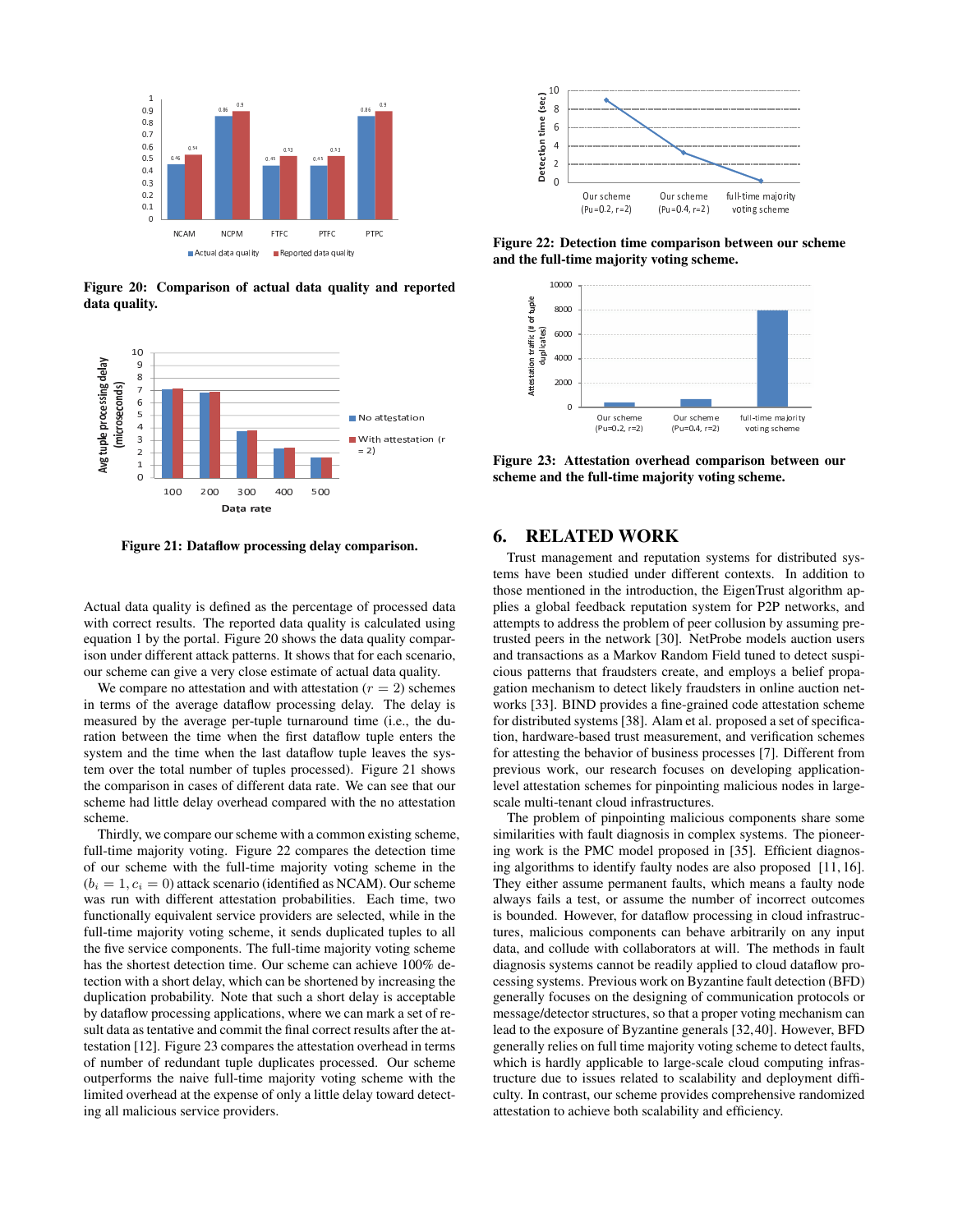# 7. CONCLUSION

In this paper, we have presented the design and implementation of RunTest, a new service integrity attestation system for verifying the integrity of dataflow processing in multi-tenant cloud infrastructures. RunTest employs application-level randomized data attestation for pinpointing malicious dataflow processing service providers in large-scale cloud infrastructures. We propose a new integrity attestation graph model to capture aggregated data processing integrity attestation results. By analyzing the integrity attestation graph, RunTest can i) pinpoint malicious service providers, ii) identify untruthful data processing results, and iii) discovering colluding attack patterns in the large-scale cloud infrastructure. We have implemented our service integrity attestation scheme within IBM System S dataflow processing system and tested it on NCSU virtual computing lab. Our initial experimental results show that the proposed scheme is effective and imposes low performance impact for dataflow processing in cloud infrastructures.

# 8. ACKNOWLEDGMENT

This work was sponsored in part by U.S. Army Research Office (ARO) under grant W911NF-08-1-0105 managed by NCSU Secure Open Systems Initiative (SOSI), NSF CNS-0915567, and NSF IIS-0430166. Any opinions expressed in this paper are those of the authors and do not necessarily reflect the views of the ARO, NSF or U.S. Government.

# 9. REFERENCES

- [1] Amazon Elastic Compute Cloud. http://aws.amazon.com/ec2/.
- [2] Apache Hadoop System. http://hadoop.apache.org/core/.
- [3] Microsoft Azure Services Platform. http://www.microsoft.com/azure/default.mspx.
- [4] Software as a Service. *http://en.wikipedia.org/wiki/Software as a Service*.
- [5] Virtual Computing Lab. http://vcl.ncsu.edu/.
- [6] D. J. Abadi and et al. The Design of the Borealis Stream Processing Engine. *Proc. of CIDR*, 2005.
- [7] M. Alam, M. Nauman, X. Zhang, T. Ali, and P. C.K. Hung. Behavioral attestation for business processes. In *IEEE International Conference on Web Services*, 2009.
- [8] L. Alchaal, V. Roca, and M. Habert. Managing and securing web services with vpns. In *IEEE International Conference on Web Services*, pages 236–243, San Diego, CA, June 2004.
- [9] G. Alonso amd F. Casati, H. Kuno, and V. Machiraju. Web Services Concepts, Architectures and Applications Series: Data-Centric Systems and Applications. *Addison-Wesley Professional*, 2002.
- [10] Y. Amir, C. Danilov, D. Dolev, J. Kirsch, J. Lane, C. Nita-Rotaru, J. Olsen, and D. Zage. Steward: Scaling byzantine fault-tolerant systems to wide area networks. In *In The International Conference on Dependable Systems and Networks (DSN)*, 2006.
- [11] T. Araki and Y. Shibata. (t,k)-diagnosable system: A generalization of the pmc models. *IEEE Trans. on Computers*, 52(7), 2003.
- [12] M. Balazinska, H. Balakrishnan, S. Madden, and M. Stonebraker. Fault-Tolerance in the Borealis Distributed Stream Processing System. In *ACM SIGMOD International Conference on Management of Data (SIGMOD 2005)*, 2005.
- [13] S. Berger, R. Caceres, D. Pendarakis, R. Sailer, E. Valdez, R. Perez, W. Schildhauer, and D. Srinivasan. Tvdc:

Managing security n the trusted virtual datacenter. *ACM SIGOPS Operating Systems Review*, 42(1):40–47, 2008.

- [14] C. Bron and J. Kerbosch. Algorithm 457: finding all cliques of an undirected graph. *Communications of the ACM*, 16(9):575–577, 1973.
- [15] F. Cazals and C. Karande. A note on the problem of reporting maximal cliques. *Theoretical Computer Science*, 407(1-3), 2008.
- [16] A. Dahbura, K. Sabnani, and L. King. The comparison approach to multiprocessor fault diagnosis. *IEEE Trans. on Computers*, C-36(3):373–378, 1987.
- [17] J. Dean and S. Ghemawat. MapReduce: Simplified Data Processing on Large Clusters. *Proc. of USENIX Symposium on Operating System Design and Implementation*, 2004.
- [18] T. Erl. Service-Oriented Architecture (SOA): Concepts, Technology, and Design. *Prentice Hall*, 2005.
- [19] J. Garay and L. Huelsbergen. Software integrity protection using timed executable agents. In *Proceedings of ACM Symposium on Information, Computer and Communications Security (ASIACCS)*, Taiwan, March 2006.
- [20] T. Garfinkel, B. Pfaff, J. Chow, M. Rosenblum, and D. Boneh. Terra: A virtual machine-based platform for trusted computing. In *Proceedings of the 19th ACM Symposium on Operating Systems Principles (SOSP)*, October 2003.
- [21] B. Gedik, H. Andrade, K.-L. Wu, P. S. Yu, and M. Doo. SPADE: the system s declarative stream processing engine. *Proc. of SIGMOD*, April 2008.
- [22] J. L. Griffin, T. Jaeger, R. Perez, and R. Sailer. Trusted virtual domains: Toward secure distributed services. In *Proceedings of First Workshop on Hot Topics in System Dependability*, June 2005.
- [23] The STREAM Group. STREAM: The Stanford Stream Data Manager. *IEEE Data Engineering Bulletin, 26(1):19-26*, March 2003.
- [24] X. Gu, K. Nahrstedt, R. N. Chang, and C. Ward. QoS-Assured Service Composition in Managed Service Overlay Networks. *Proc. of IEEE 23nd International Conference on Distributed Computing Systems (ICDCS 2003)*, 2003.
- [25] X. Gu, K. Nahrstedt, and B. Yu. SpiderNet: An Integrated Peer-to-Peer Service Composition Framework. *Proc. of IEEE International Symposium on High-Performance Distributed Computing (HPDC-13), Honolulu, Hawaii*, June 2004.
- [26] A. Haeberlen, P. Kuznetsov, and P. Druschel. Peerreview: Practical accountability for distributed systems. In *ACM Symposium on Operating Systems Principles*, 2007.
- [27] P. C. K. Hung, E. Ferrari, and B. Carminati. Towards standardized web services privacy technologies. In *IEEE International Conference on Web Services*, pages 174–183, San Diego, CA, June 2004.
- [28] M. Isard, M. Budiu, Y. Yu, A. Birrell, and D. Fetterly. Dryad: Distributed data-parallel programs from sequential building blocks. *Proc. of European Conference on Computer Systems (EuroSys), Lisbon, Portugal*, 2007.
- [29] N. Jain and et al. Design, Implementation, and Evaluation of the Linear Road Benchmark on the Stream Processing Core. *Proc. of SIGMOD*, 2006.
- [30] S. D. Kamvar, M. T. Schlosser, and H. Garcia-Molina. The EigenTrust Algorithm for Reputation Management in P2P Networks. In *Proceedings of the 12th International World*